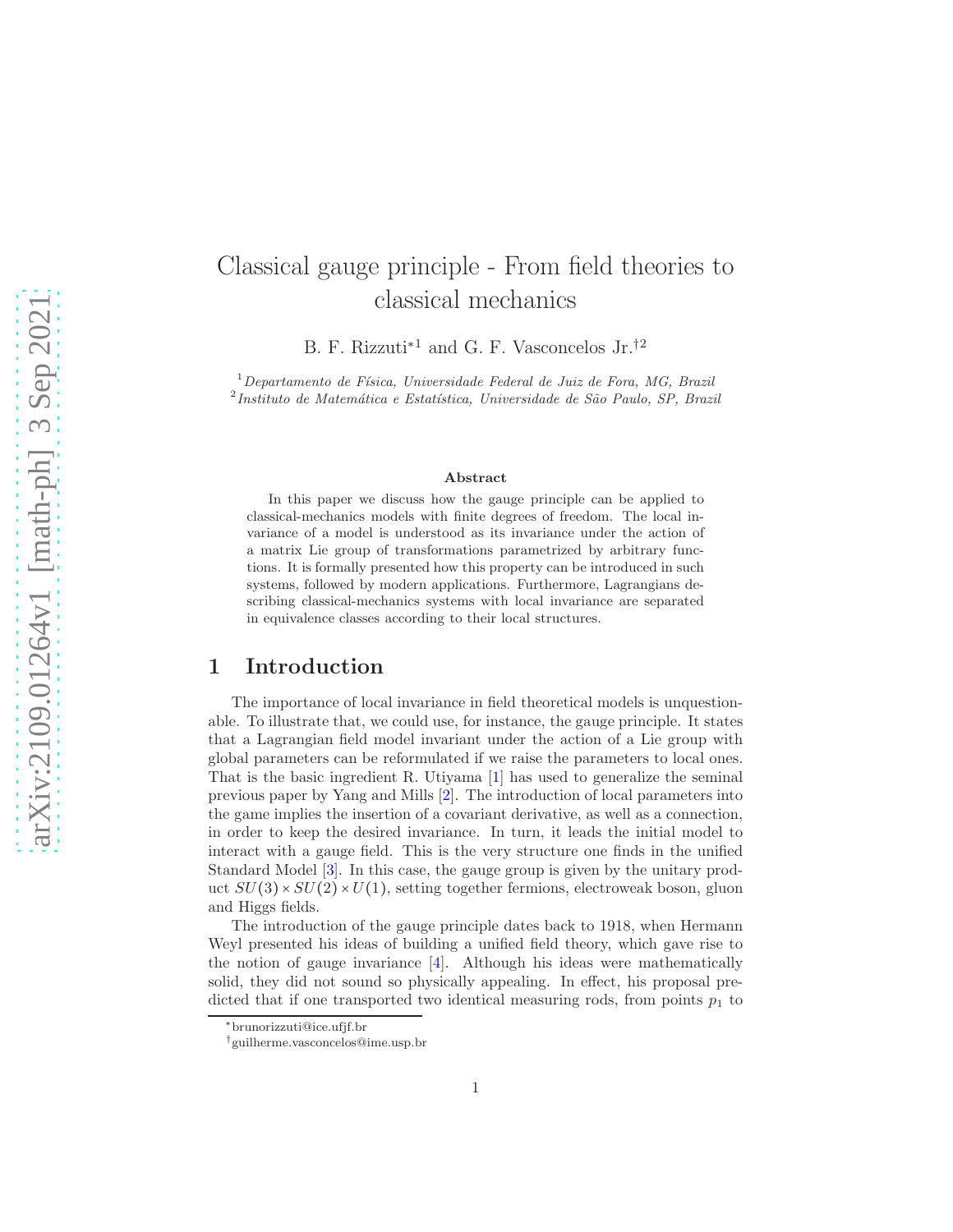$p_2$ , along different paths which cross regions with distinct electromagnetic fields, generally they would no longer have the same length if measured on the point of arrival. Nonetheless, with the ascendance of quantum mechanics, his ideas were no longer physically implausible. They were actually suitable to link electromagnetism and matter fields and thus played a central role in the development of such areas. It is also worth mentioning that his seminal work still reverberates and provides the necessary background for attempts to relate gravity and electromagnetism [\[5\]](#page-11-2).

Weyl's proposal was based on the following. In accordance with the theory of General Relativity, spacetime is described by a 4−dimensional manifold M endowed with a Lorentz metric  $\tilde{g}$ . A key aspect of such modeling is that it presupposes the choice of unit length. However, if different observers agree to measure lengths at different points with different units, then not only one Lorentz metric  $\tilde{q}$  is being used but a whole set of them. In turn, this set is a class of equivalence G of metrics g such that  $g = e^{\lambda} \tilde{g}$ , with  $\lambda$  being an arbitrary smooth function on M. Moreover, a Weyl structure on M is a map  $F: \mathcal{G} \to \Lambda^1(M)$ , where  $\Lambda^1(M)$  is the space of 1-forms on M, defined by  $F(e^{\lambda}g) = F(g) - d\lambda$ , whilst a manifold with a Weyl structure is called a Weyl manifold [\[6\]](#page-11-3). One of the key aspects of this geometrical approach is that Weyl structures allow us to compare lengths of vectors at different points of M through the transport of scalar products, associated to the metrics in  $G$ , along curves over the manifold [\[7\]](#page-11-4).

Furthermore, such theory enables us to understand the gauge invariance principle in a full geometrical perspective, see [\[6\]](#page-11-3) for more details. In particular, it reveals how the commonly seen "covariant derivative"  $D_{\mu} = \partial_{\mu} + iA_{\mu}$  appears in the context of field theories. Nevertheless, such procedure to define Weyl structures is not the only one, as it can be seen in [\[8\]](#page-11-5).

The central role played by local invariance is not only restricted to (quantum) field models. Therefore, it is natural to step back and seek its implications on systems with finite degrees of freedom. In effect, there is a long list of relevant models where local or gauge invariance is as important as described previously. For example, the dynamics of any classical-mechanics system can be formulated with a local structure  $[9,10]$  $[9,10]$ . We have only to take into account the corresponding reparametrization-invariant formulation. In this case, reparametrization invariance (RI) can be seen as a gauge symmetry [\[11\]](#page-11-8). A mathematical oriented perspective on all that can be seen in [\[12\]](#page-11-9).

RI has even deeper implications though. It may lead to a common arrow of time and non-negativity of mass [\[13\]](#page-11-10). Broader consequences, such as an underlying origin to classical long range interactions (electrodynamics and gravitation) could also be supported by reparametrization-invariant systems [\[14\]](#page-11-11). Gauge theory for finite-dimensional dynamical systems has also been explored, running from quantum mechanics to information theory, passing through chemistry and rigid body dynamics [\[15\]](#page-11-12).

In a more philosophical approach, in the realm of Newtonian physics, one could eliminate the notion of an absolute space by gauging translations and rotations [\[16\]](#page-11-13). While this is restricted to the Galileo group, we extend it in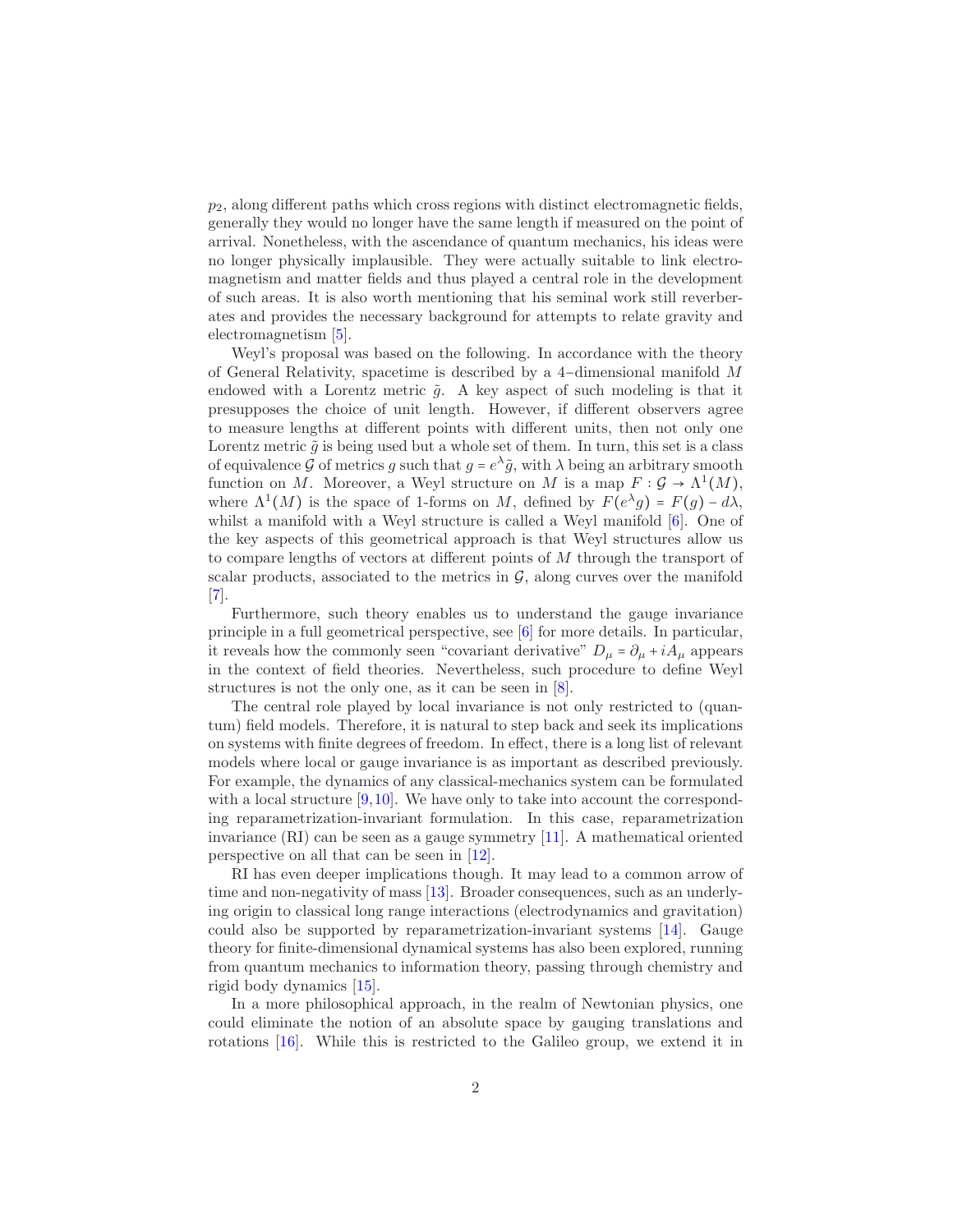this paper by considering the gauge principle directly applied to arbitrary Lagrangian systems with finite degrees of freedom. We will name it Classical Gauge Principle. The prescription is pretty much the same: a Lagrangian model inert under the representation of a Lie group parametrized by global parameters is reformulated by the swap of such parameters to local ones, that is, smooth functions of the evolution variable. Just as before, it implies the introduction of a covariant derivative (and the corresponding connection) into the original model.

The paper is divided as follows. In Section [2](#page-2-0) we present a seminal and illustrative example which can be rewritten in order to present local invariance, according to the gauge principle. This example is a key application of such principle and, in turn, the consequences of its usage are then enumerated. In Section [3](#page-3-0) we develop the method of introducing local invariance in classicalmechanics models and present two modern examples in which this technique may be applied. In Section [4](#page-8-0) we formalize the concept of equivalent classes of Lagrangians with the same local structure. Furthermore, leveraging on a more pragmatic view, two examples are given to elucidate such approach. Finally, Section [5](#page-9-0) is left for the conclusions.

# <span id="page-2-0"></span>2 Free Dirac Lagrangian

Let us consider an underlying example of a model endowed with local invariance. We start with the Lagrangian of a free massive spinor field  $\psi = \psi(x^{\mu})$ and write

$$
\mathcal{L} = \bar{\psi}(i\gamma^{\mu}\partial_{\mu} - m)\psi.
$$
 (1)

Here,  $\bar{\psi} = \psi^{\dagger} \gamma^{0}$ , whereas  $\gamma^{\mu}$  are the Dirac-gamma matrices and  $\gamma^{\mu} \gamma^{\nu} + \gamma^{\nu} \gamma^{\mu} =$  $2\eta^{\mu\nu}$ , with  $\eta^{\mu\nu} = \text{diag}(1, -1, -1, -1)$ . In turn,  $\mathcal L$  is invariant under the action of the symmetry group  $U(1)$ , since the transformations  $\psi \mapsto \psi' = e^{i\alpha}\psi$  and  $\bar{\psi} \mapsto \bar{\psi}' = e^{-i\alpha} \bar{\psi}$ , where  $\alpha$  is a real number, do not alter the Lagrangian,

$$
\mathcal{L} \mapsto \mathcal{L}' = e^{-i\alpha} \bar{\psi} (i\gamma^{\mu} \partial_{\mu} - m) e^{i\alpha} \psi = \mathcal{L}.
$$
 (2)

One may now ask if this Lagrangian would still be invariant under transformations where  $\alpha$  is an arbitrary smooth function. Naturally, it would no longer be invariant under the action of the same transformations, due to the derivative  $\partial_{\mu}\psi$  term. However, local invariance can be achieved in this scenario. In order to enforce such property, we introduce the vector field  $A_\mu$  in  $\mathcal L$  and define

$$
D_{\mu} \coloneqq \partial_{\mu} - iA_{\mu}.\tag{3}
$$

We also fix the transformation of  $A_\mu$  with

<span id="page-2-1"></span>
$$
A_{\mu} \mapsto A'_{\mu} = A_{\mu} + \partial_{\mu}\alpha.
$$
\n<sup>(4)</sup>

This way, we write

$$
\mathcal{L} = \bar{\psi}(i\gamma^{\mu}D_{\mu} - m)\psi,
$$
\n(5)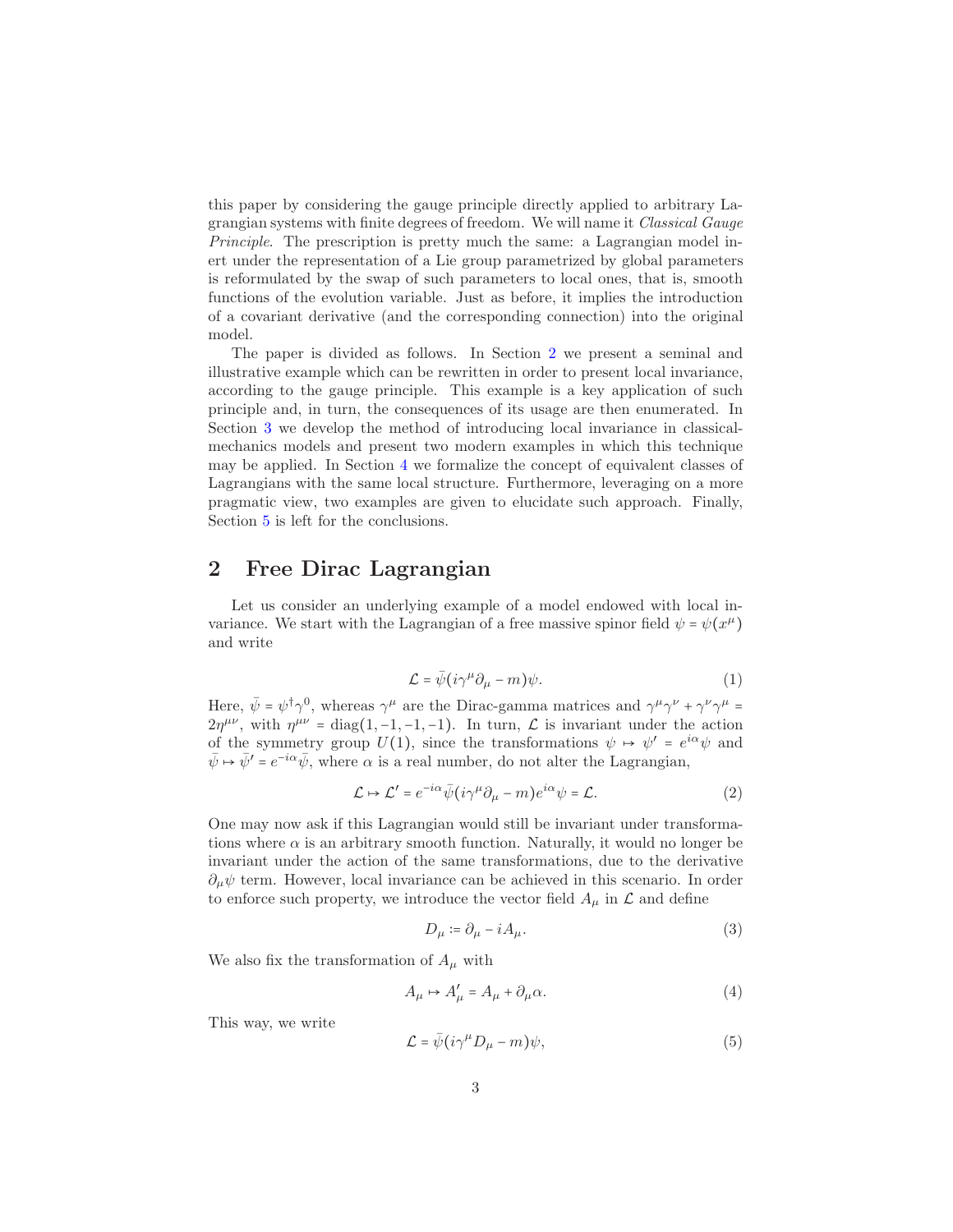whereas  $D_{\mu}\psi$  has a simple transformation law,

$$
D_{\mu}\psi \mapsto D'_{\mu}\psi' = e^{i\alpha(x)}D_{\mu}\psi.
$$
 (6)

Therefore, local invariance for  $\mathcal L$  has been established, as previously claimed. Such procedure is the standard way in order to obtain the interaction of the initial free field with the vector  $A_{\mu}$ , commonly called the gauge field.

Let us make a two elucidating observations.

- 1. Models with local invariance are constructed according to this recipe, known as the gauge principle. Namely, a field model which is invariant under a Lie group of global transformations may be reformulated to be invariant under the same group, although with local parameters. In order to do so, an interaction with a vector field is introduced, whilst the components of this field, named gauge field, are but the components of a 1-form which defines the connection map on a Weyl manifold [\[6\]](#page-11-3).
- 2. Lagrangian models with local invariance present first class constraints through the corresponding hamiltonization procedure [\[17,](#page-12-0) [18\]](#page-12-1). Theories of this type possess spurious degrees of freedom, with ambiguous evolution. The physical sector may be consistently characterized by gauge invariant variables.

In our illustrative example,  $A_{\mu}$  is the vector potential. Since it changes under the local transformation, see [\(4\)](#page-2-1),  $A_{\mu}$  has no physical interpretation. The possible observables of the model are combinations that are not affected by the local transformations; for instance, the integral  $I = \oint \vec{A} \cdot d\vec{l}$  of the spatial part of  $A_{\mu}$  over any closed contour is invariant under [\(4\)](#page-2-1). It manifests itself through the Aharonov-Bohm effect [\[19\]](#page-12-2). The electromagnetic tensor, represented by  $F_{\mu\nu} = \partial_{\mu}A_{\nu} - \partial_{\nu}A_{\mu}$ , is another example of local invariant which is an observable.

At this point, a natural question that rises is if the gauge principle for field models can be transposed to systems with finite degrees of freedom. The answer is yes and the Classical Gauge Principle will be discussed in details in the next section, followed by applications in both classical and relativistic mechanics.

# <span id="page-3-0"></span>3 Introducing local invariance in classical-mechanics models

To begin with, let us consider a configuration space parametrized by  $x^a$ ,  $a = 1, \ldots, n$  and a mechanical model defined on it. The corresponding dynamics is governed by a Lagrangian  $L(x^a, \dot{x}^a)$ , where  $\dot{x}^a := \frac{dx^a}{d\tau}$  and  $\tau$  is an evolution parameter. As usual, the equations of motion are obtained from a least action principle applied to the action functional

$$
S = \int d\tau L(x^a, \dot{x}^a). \tag{7}
$$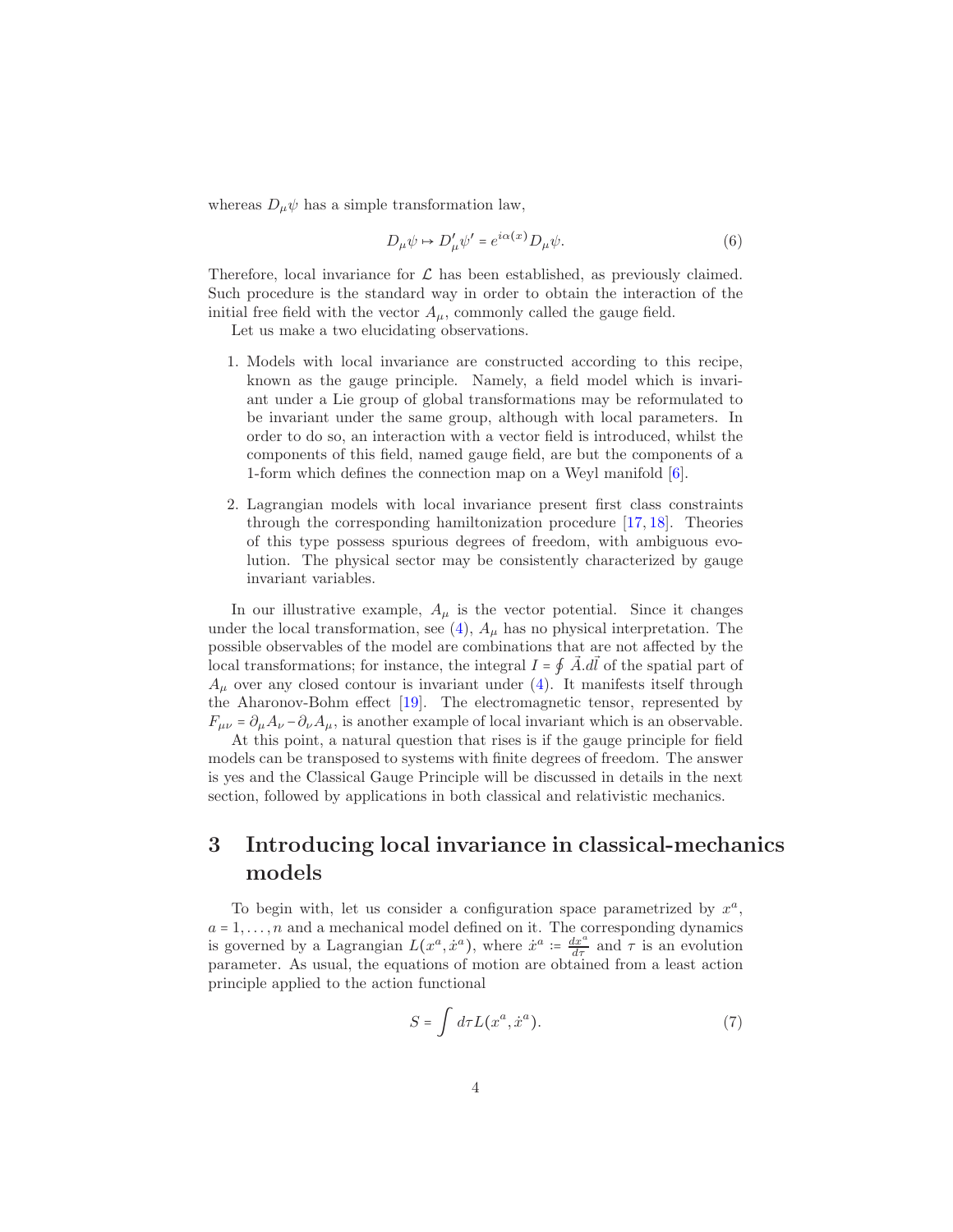We also impose that  $L$  is invariant under the faithful representation of a matrix Lie group  $\mathcal{G}$ , whose elements are denoted by  $G$ , with respective entries  $G^a_{\ b}$  in a field  ${\mathbb F}.$  The linear representation is defined by

$$
x^a \to x'^a := G^a{}_b x^b. \tag{8}
$$

Although it appears to be a restriction to consider only  $n \times n$ –matrix groups directly realized onto the underlying (*n*-dimensional) configuration space, every case of interest to this work possess this very structure. We could go even further and realize that there are many standard examples where this particular representation plays a central role, for instance  $SO(3)$  as the rotation group in space or even  $SO(1,3)$  describing the Lorentz transformations in spacetime and so on [\[20\]](#page-12-3).

The corresponding Lie algebra is denoted by

$$
\mathfrak{g} = \{ \xi^i \Gamma_i \mid \xi^i \in \mathbb{F}, \ [\Gamma_i, \Gamma_j] = c_{ij}^{\ k} \Gamma_k \},\tag{9}
$$

that is, **g** is generated by  $\Gamma_i$ ,  $i = 1, ..., n$  and  $c_{ij}^k$  are the structure constants. Any  $G \in \mathcal{G}$  sufficiently close to the identity of the group may be written as

$$
G = e^{\xi^i \Gamma_i},\tag{10}
$$

with  $G^a{}_b = (e^{\xi^i \Gamma_i})^a{}_b$ . It will be sufficient to this work to write the group elements only in first order in the exponential map,

$$
G^a{}_b \approx \delta^a{}_b + \xi^i (\Gamma_i)^a{}_b. \tag{11}
$$

According to the initial assumption,

<span id="page-4-1"></span>
$$
L(x^a, \dot{x}^a) \xrightarrow{G} L'(x'^a, \dot{x}'^a) = L(G^a{}_b x^b, G^a{}_b \dot{x}^b) = L(x^a, \dot{x}^a). \tag{12}
$$

Now, we may relax this first assumption to include not only constant parameters  $\xi^i$ , but also smooth functions

$$
\xi^i : I \subset \mathbb{R} \to \mathbb{F}, \ \forall \ i \in \{1, \dots, n\}
$$
\n
$$
(13)
$$

$$
\tau \mapsto \xi^i(\tau),\tag{14}
$$

where  $I$  is an open interval of the real line. We denote both the Lie algebra and group so obtained by  $\mathfrak{g}_{\tau}$  and  $G_{\tau}$ . It means they are local in the sense that their elements are parametrized by arbitrary smooth functions of  $\tau$ . Clearly, due to the velocity  $\dot{x}^a$  in L, the latter is no longer invariant under the G-action,

$$
\frac{dx^a}{d\tau} \to \frac{dx'^a}{d\tau} = \frac{d}{d\tau} \left( \delta^a{}_b + \xi^i (\Gamma_i)^a{}_b \right) x^b \tag{15}
$$

<span id="page-4-0"></span>
$$
=G^a{}_b\dot{x}^b + \dot{\xi}^i(\Gamma_i)^a{}_bx^b. \tag{16}
$$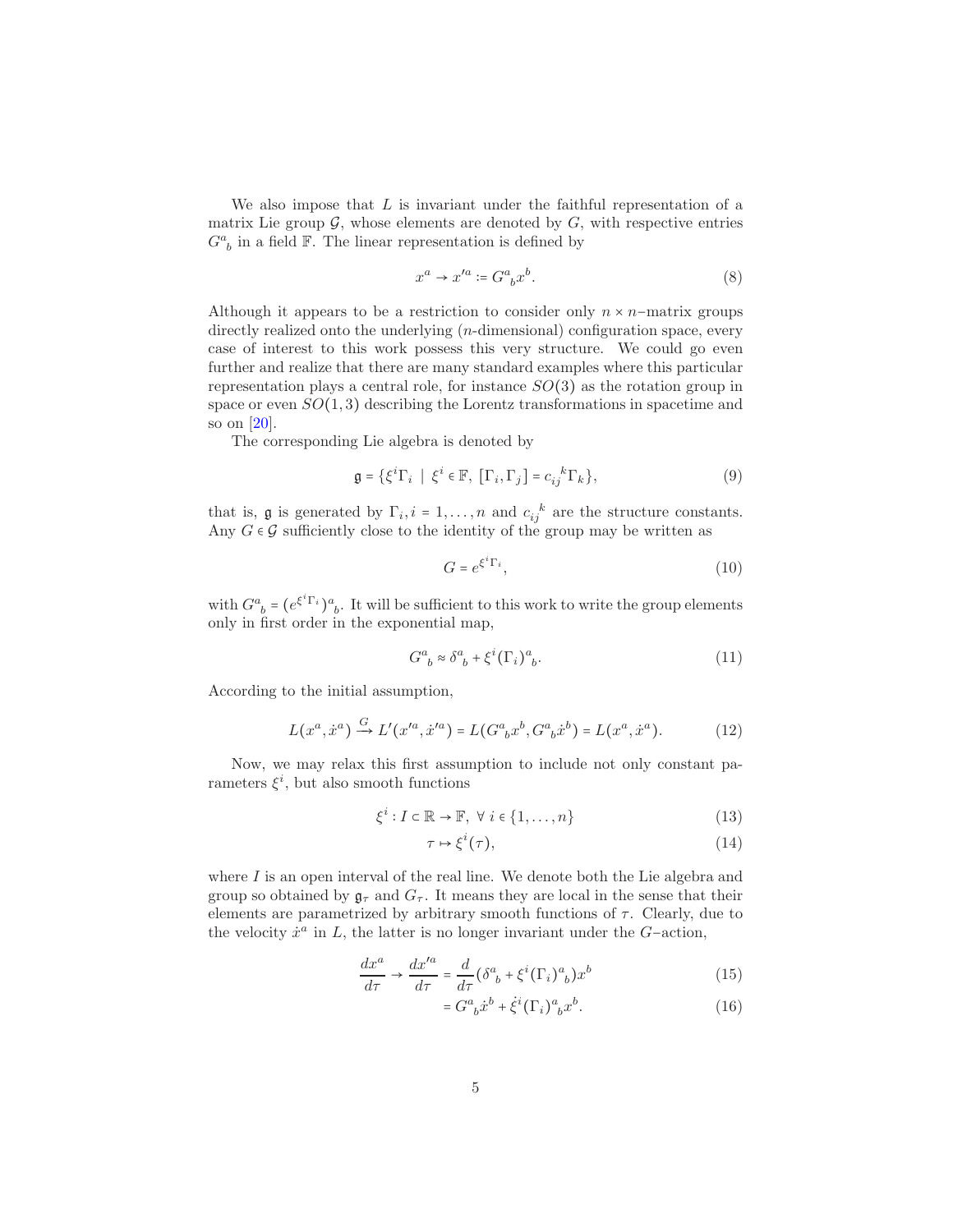We would like to maintain its invariance even under the action of the local group  $G_{\tau}$ . Hence, we proceed exactly in the same manner one introduces covariant derivatives through the gauge principle in field theories. In our cause, though, we substitute the time derivative for

$$
\delta^a{}_b \frac{d}{d\tau} \to D^a{}_b := \delta^a{}_b \left( \frac{d}{d\tau} - g \right),\tag{17}
$$

where  $g$  is a new variable, analogous to the gauge field. The Lagrangian remains invariant under  $G_{\tau}$ , provided g changes according to

<span id="page-5-0"></span>
$$
\delta^a_{\ b}g \to \delta^a_{\ b}g' = \delta^a_{\ b}g + \dot{\xi}^i(\Gamma_i)^a_{\ b}. \tag{18}
$$

In fact, the pathological term comes from the velocity, see [\(16\)](#page-4-0). However, it is ruled out by the transformation provided above in [\(18\)](#page-5-0),

$$
D^{a}_{\ b}x^{b} \to D'^{a}_{\ b}x'^{b} = G^{a}_{\ b}D^{b}_{\ c}x^{c}.
$$
 (19)

In turn, returning back to  $L$ ,

$$
L(x^a, D^a{}_b x^b) \to L(x'^a, D'^a{}_b x'^b) = L(G^a{}_b x^b, G^a{}_b D^b{}_c x^c)
$$
  
=  $L(x^a, D^a{}_b x^b)$ , (20)

where the equality comes from  $(12)$ .

As claimed previously, we have imposed local invariance to the action we are working with. In the next subsections, we apply the procedure developed here to concrete models, revealing the power of the method while explaining a possible geometrical and algebraic origin to leading proposals, such as the free relativistic particle, as well as more sophisticated examples, such as doubly special relativity (DSR) models and spinning particles.

#### 3.1 Free particle and DSR proposal

Let us consider as a first example a particle model described by the Lagrangian

<span id="page-5-1"></span>
$$
L = \frac{1}{2}m\eta(v, v),\tag{21}
$$

defined on  $(\mathbb{R}^5, \eta)$ , a 5-dimensional spacetime endowed with a pseudo-metric  $\eta$ and parametrized by  $\{x^A\}$ . m is a constant that can be interpreted as the mass of the particle. We shall denote  $v^A = \dot{x}^A$  and write  $\eta_{AB} = \text{diag}(+1, -1, -1, -1, -1)$ . We also allow ourselves to multiply position and velocity vectors by complex numbers and impose

$$
\eta(\alpha v_1, \beta v_2) = (\alpha^* \beta) \eta(v_1, v_2), \ \forall \ \alpha, \beta \in \mathbb{C}.\tag{22}
$$

With these considerations, we take the representation of the group  $U(1)$  =  $\{e^{i\gamma}; \gamma \in \mathbb{R}\}$  on  $(\mathbb{R}^5, \eta)$  given by

$$
x^{A} \rightarrow x^{\prime A} = e^{i\gamma} x^{A} \Rightarrow v^{\prime A} = e^{i\gamma} v^{A}, \qquad (23)
$$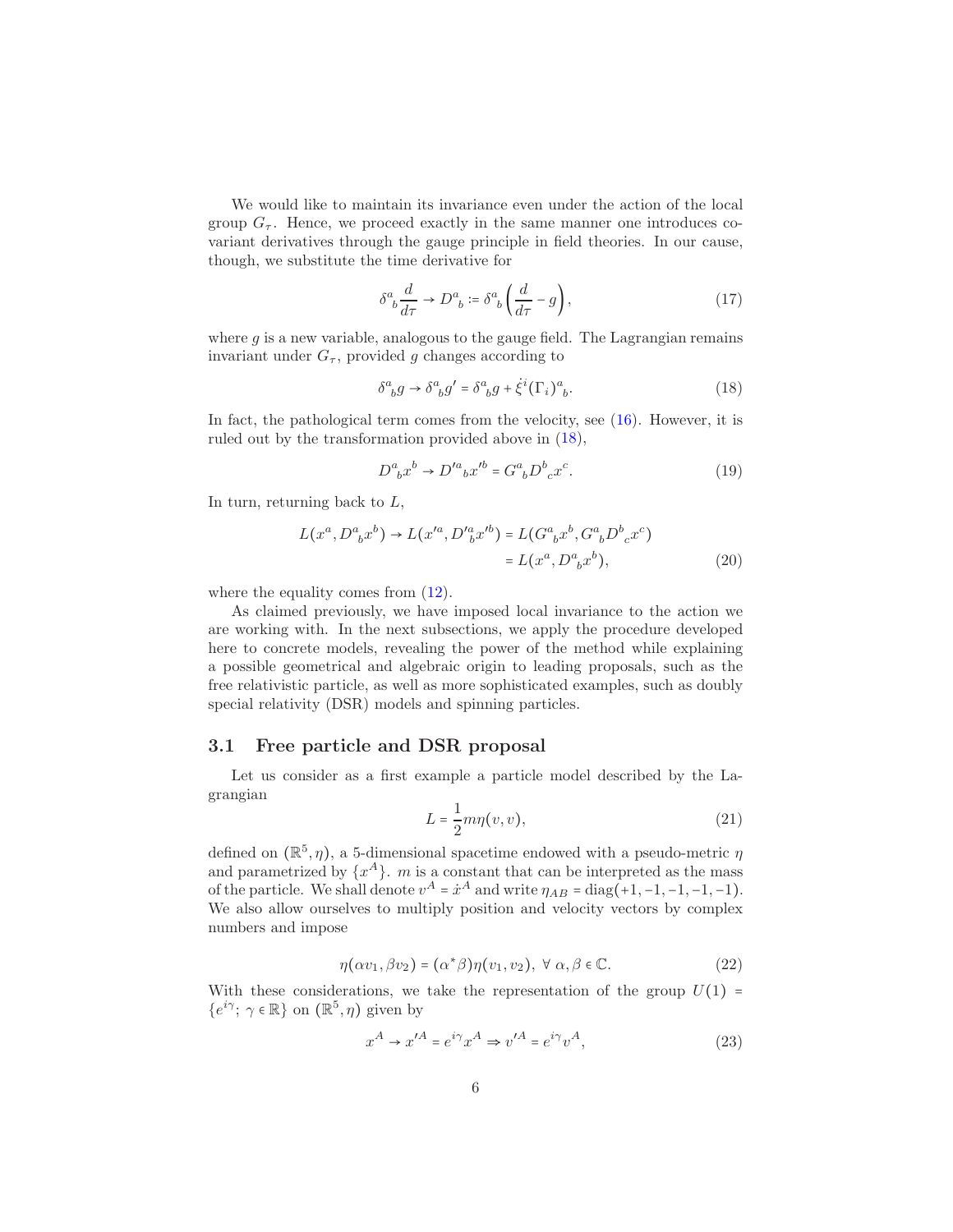which gives us

$$
L \to L' = \frac{1}{2} m \eta(v', v') = \frac{1}{2} m \eta(e^{i\gamma}v, e^{i\gamma}v) = \frac{1}{2} m \eta(v, v) = L.
$$
 (24)

According to the classical gauge principle, we raise  $U(1)$  to the status of a local group, meaning that its elements are now parametrized by smooth functions  $\gamma: I$  (open)  $\subset \mathbb{R} \to \mathbb{R}$ . As explained, L is no longer invariant under  $x'^{\mu} = e^{i\gamma(\tau)}x^{\mu}$ . In accordance with what we have exposed previously, we substitute

$$
\frac{d}{d\tau} \to D \coloneqq \frac{d}{d\tau} - i\gamma. \tag{25}
$$

This way, in local coordinates the Lagrangian reads

$$
L = \frac{1}{2}m\eta_{AB}Dx^A Dx^B = \frac{1}{2}m\eta_{AB}(\dot{x}^A - i\gamma x^A)(\dot{x}^B - i\gamma x^B),\tag{26}
$$

which is now invariant under  $U(1)_{\tau} = \{e^{i\gamma(\tau)}; \gamma : I \to \mathbb{R}\}\.$  If we redefine  $i\gamma = g$ , we obtain exactly the same action proposed in [\[21\]](#page-12-4). Due to the local invariance, the Lagrangian presents first class constraints through the Dirac's hamiltonization algorithm [\[22\]](#page-12-5). The physical sector of the model describes a free massive particle and the superior bounded speed is obtained in a particular gauge choice. It is also possible to show that the model leads to the Magueijo-Smolin doubly special relativity (MS DSR) proposal [\[23\]](#page-12-6).

We conclude this section with a brief comment concerning the transformation law given in  $(18)$ . It implies that the gauge variable g changes as a total derivative,

$$
\Delta(\delta^a{}_b g) \coloneqq \delta^a{}_b (g' - g) = \frac{d}{d\tau} \left( \xi^i(\tau) (\Gamma_i)^a{}_b \right). \tag{27}
$$

In this case, we could change  $L$  in  $(21)$  for

<span id="page-6-0"></span>
$$
L \to L' = L + \xi g = \frac{1}{2} m \eta D x^A D x^B - \xi g,
$$
\n
$$
(28)
$$

where  $\xi$  is a constant that couples the gauge variable g to the dynamical sector of the model. In turn, it can be shown that these Lagrangians are equivalent and possess the same local structure (this notion shall be clarified in Section [4\)](#page-8-0). Moreover, [\(28\)](#page-6-0) is the Lagrangian described in the work [\[24\]](#page-12-7), in which it was shown that the MS DSR model is a particular gauge of a free relativistic particle Lagrangian model. In this particular case,  $\xi$  is related to the new invariant scale, presented within the model from the beginning.

#### 3.2 Classical spinning particle

Let us discuss another example of imposing local invariance to a classical model. Contrary to our previous example, the covariant derivative encodes the interaction of the model with an external field. Moreover, the local parameters gain clear physical interpretation, as we shall see.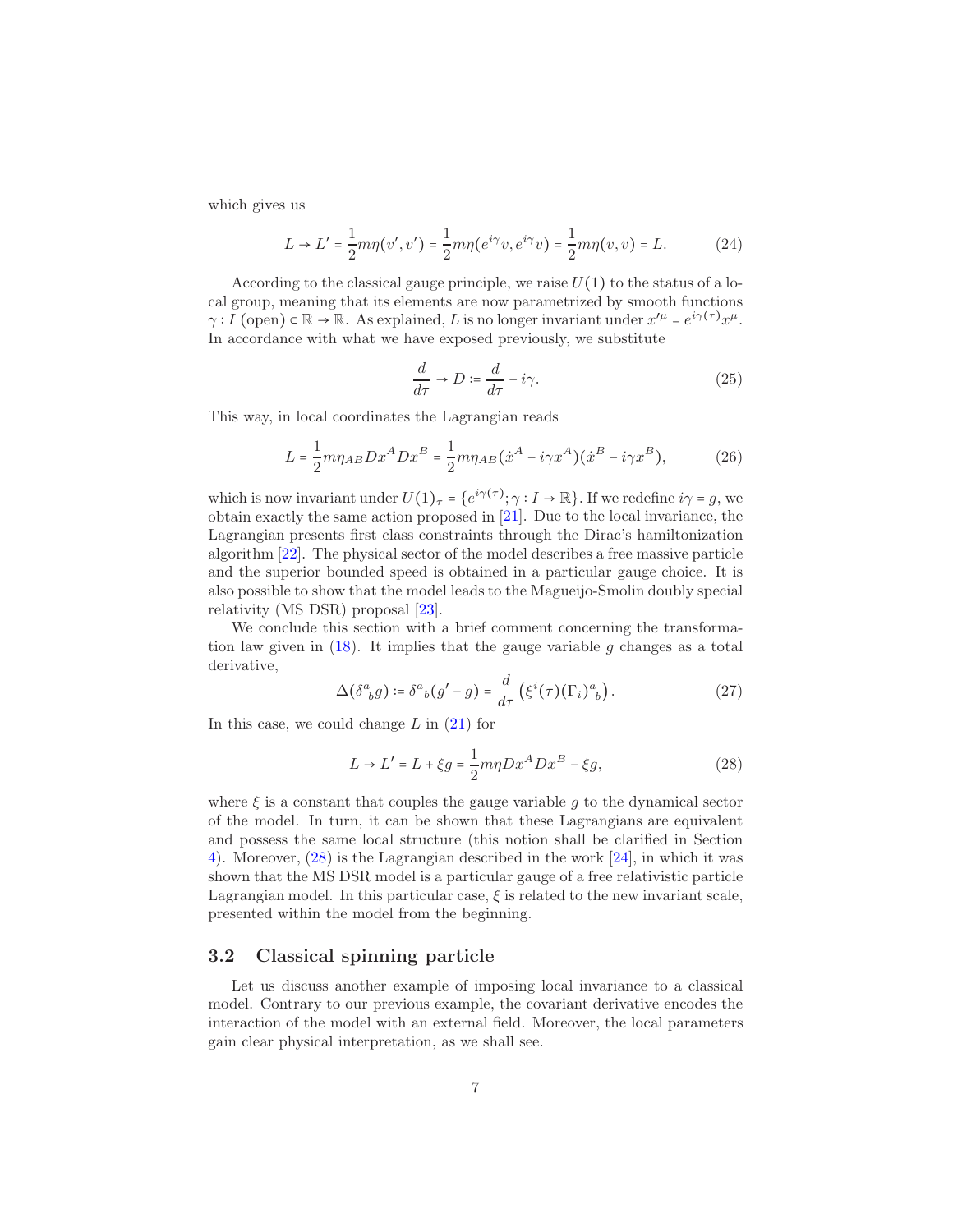On the configuration space parametrized by  $\{v^i, g, \varphi\}, i \in \{1, 2, 3\}$ , we define the following Lagrangian,

<span id="page-7-0"></span>
$$
L_{spin} = \frac{1}{2g} (\dot{v}^i)^2 + g \frac{b^2}{2a^2} + \frac{1}{\varphi} [(\dot{v}^i)^2 - a^2].
$$
 (29)

We are using the short hand notation  $(v^i)^2 = \delta_{ij} v^i v^j$ , as well as  $\dot{v}^i = \frac{dv^i}{d\tau}$ . On one hand a is an arbitrary constant, while  $b^2 = 3h^2/4$ .

This model is particularly important to describe internal degrees of freedom of classical spinning particles. In fact, when set together with space-time dynamical variables, we find a Lagrangian whose equations of motion produce the Pauli equation through the canonical quantization method. All the details may be seen in [\[25\]](#page-12-8).

We shall focus on  $(29)$ . It is clear that this Lagrangian has manifest  $SO(3)$ global invariance,

$$
v^i \to v'^i = R^i{}_j v^j; \quad \forall \ R \in SO(3). \tag{30}
$$

Identifying  $SO(3)$  as a matrix Lie group we may write

$$
R^i{}_j = \left(e^{\xi^k \Gamma_k}\right)^i{}_j,\tag{31}
$$

where  $\xi^k \Gamma_k$  is an element of the Lie algebra  $\mathfrak{so}(3)$  and  $\xi^k$  are interpreted as rotation angles. According to the Classical Gauge Principle, we promote the constant parameters  $\xi^k$  to arbitrary smooth functions  $\xi^k(\tau)$ . In order o maintain the invariance of  $L_{spin}$ , we introduce the covariant derivative

$$
\delta^i{}_j \frac{d}{d\tau} \to \delta^i{}_j \frac{d}{d\tau} + \dot{\xi}^k (\Gamma_k)^i{}_j. \tag{32}
$$

In this case  $\dot{\xi}^k$  may be interpreted as an angular velocity. We redefine it according to

$$
\dot{\xi}^k = -\frac{e}{m}B^k,\tag{33}
$$

which provides the angular velocity of a charged massive particle in terms of an external magnetic field.

Together with this redefinition, there is an explicit form for the generators Γ,

$$
\left(\Gamma_k\right)^i{}_j = \varepsilon_{ikj},\tag{34}
$$

where  $\varepsilon_{ijk}$  is the Levi-Civita symbol. Thus, [\(29\)](#page-7-0) may be rewritten as

$$
L_{spin} = \frac{1}{2g} (\dot{v}^j - \frac{e}{m} \varepsilon_{jik} v^i B^k)^2 + g \frac{b^2}{2a^2} + \frac{1}{\varphi} [(\dot{v}^i)^2 - a^2].
$$
 (35)

Our construction provides the correct interaction between an external magnetic field and the spinning degrees of freedom. To verify this, we may look at a possible observable of the theory, given by the angular momentum associated to the  $v^i$ -variables,

$$
J^i := \varepsilon^{ijk} v_j \pi_k,\tag{36}
$$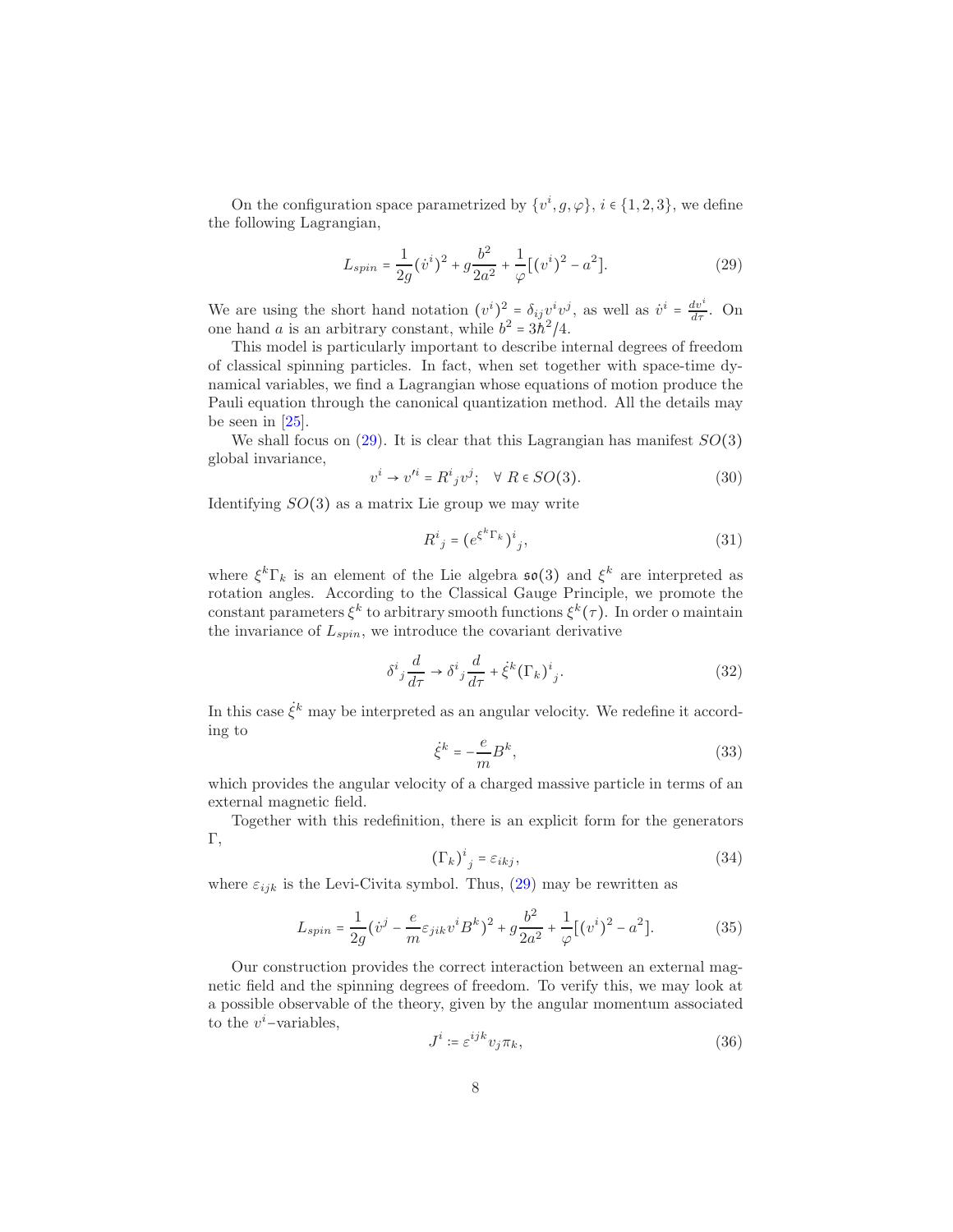where  $\pi_k = \frac{\partial L}{\partial v^k}$ . The Lagrangian equations of motion imply

$$
\dot{J}^i = \frac{e}{m} \varepsilon^{ijk} J_j B_k,\tag{37}
$$

which is precisely the precession expected from a spinning particle under the effect of an exterior magnetic field.

## <span id="page-8-0"></span>4 Local structures

Our examples are constructed with a peculiar freedom one has to write out Lagrangian models. Even when two Lagrangians differ, they may possess the same local structure, in the sense of being invariant under (almost) the same gauge transformations. Let us formalize these ideas that unite Lagrangians in equivalence classes. Our background shall be a configuration space parametrized by  $\{q^A\}, A \in \{1, ..., N\}$ . We write collectively

$$
q^{A} = (x^{a}, y^{\alpha}, \dots). \tag{38}
$$

That is, the space can be split in different sectors. We may allow Lagrangians to depend only on a particular subset of variables, say,  $L(x^a, \dot{x}^a)$ . Let  $\mathscr L$  be the set of all possible Lagrangians of the form  $L = L(q^A, \dot{q}^A)$ . Now, consider transformations  $q^A(\tau) \to q'^A(\tau)$  parametrized by arbitrary functions  $\epsilon^{\alpha}(\tau)$ ;  $\alpha \in$  $\{1, ..., n\}$ . Their infinitesimal form is given by

$$
q^A \to q'^A = q^A + \sum_{k=0}^n \mathcal{R}^A(k) \alpha(q^A, \dot{q}^A, \ldots; \tau) \frac{d^k \epsilon^\alpha(\tau)}{d\tau^k},
$$
\n(39)

where the functions  $\mathscr{R}^{A}{}_{(k)\alpha}$  are the corresponding generators. From here on, we write  $\delta q^A := q'^A - q^A$  for short.

Let  $L_1$  and  $L_2$  be two Lagrangians in  $\mathscr L$  invariant under gauge transformations  $\delta_1 q^A$  and  $\delta_2 q^A$ , respectively. On  $\mathscr{L} \times \mathscr{L}$ , we set the following relation

<span id="page-8-1"></span>
$$
L_1 \sim L_2 \Leftrightarrow \delta_1 L_1 = \delta_2 L_2 + \frac{dF}{d\tau}
$$
\n<sup>(40)</sup>

whenever there exists such a function F. Clearly,  $\sim$  is symmetric, reflexive and transitive, and as so, an equivalence relation. The corresponding equivalence classes will be designated by  $[L] \in \mathcal{L}/\sim$  and for  $L_1, L_2 \in [L]$ , we say that the Lagrangians possess the same local structure.

Let us elucidate how this division of  $\mathscr L$  in classes works with our previous examples.

Example 1. Let us consider the already presented Lagrangians,

$$
L_1 = \frac{m}{2} \eta_{AB} D x^A D x^B,\tag{41}
$$

$$
L_2 = \frac{m}{2} \eta_{AB} D x^A D x^B - \xi g,\tag{42}
$$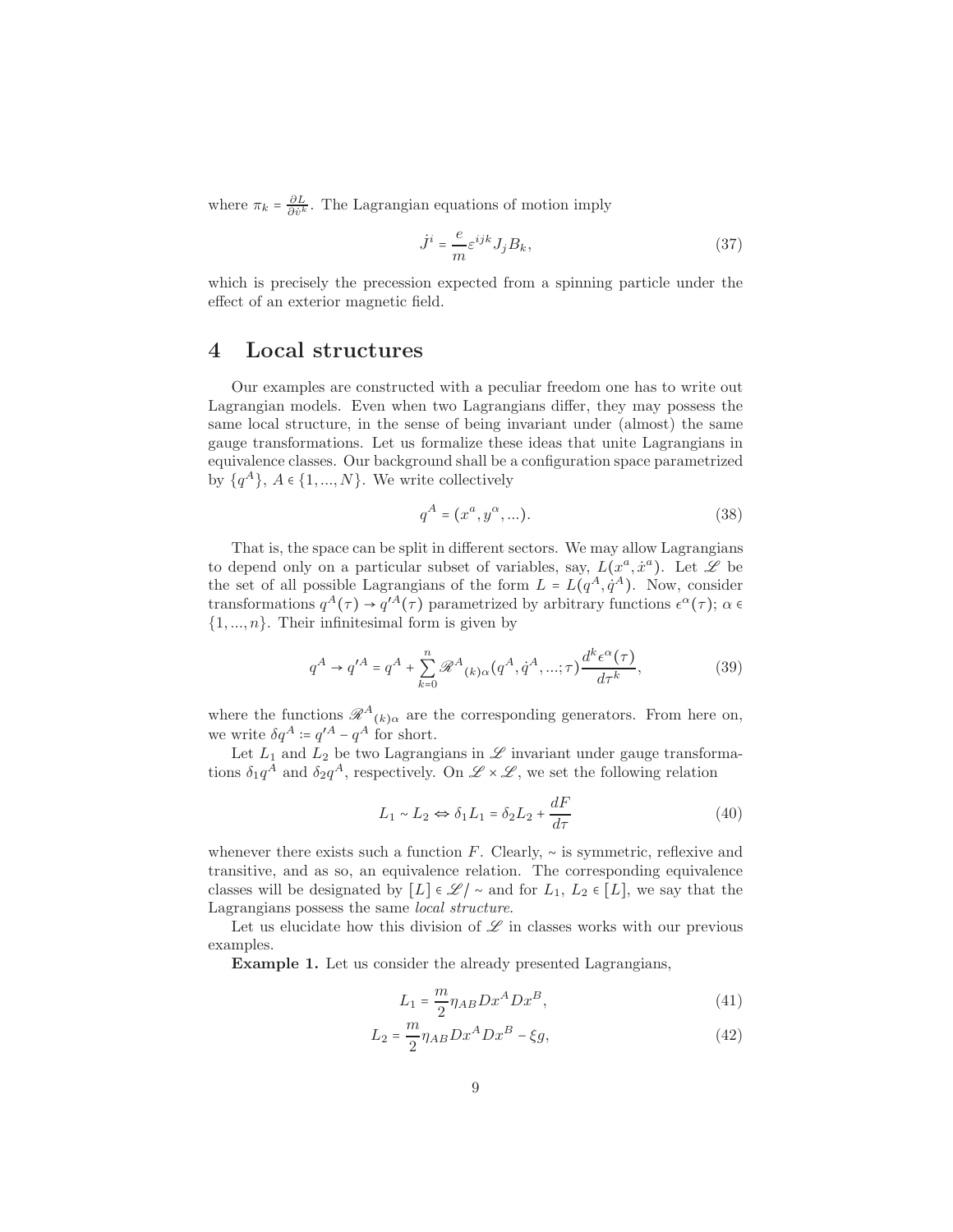see Section [3.](#page-3-0)

The two Lagrangians are invariant under the same transformations  $\delta = \delta_1$  =  $\delta_2$ , given by

$$
\delta x^A = \frac{1}{2} \dot{\alpha} x^A - \alpha \dot{x}^A
$$
  
\n
$$
\delta g = \frac{1}{2} \ddot{\alpha} - \dot{\alpha} g - \alpha \dot{g}
$$
\n(43)

where  $\alpha$  is an arbitrary function of the evolution parameter  $\tau$ . Clearly,  $L_1 \neq L_2$ , although a straightforward calculation leads to

$$
\delta_2 L_2 = \delta_1 L_1 + \left(\xi \alpha g - \frac{\xi \alpha}{2}\right) \Rightarrow L_1 \sim L_2,\tag{44}
$$

that is,  $L_1$  and  $L_2$  bear the same local structure.

Example 2. The second example is related to the spinning particle also presented in Sec. [3.](#page-3-0) In the first place, we take a Lagrangian defined on the configuration space  $\{v^i, g\}$  given by

$$
L_1 = \frac{1}{2g} (\dot{v}^i)^2
$$
\n(45)

while the second one is defined on an extended space  $\{v^i, g, \varphi\}$  and is given by [\(29\)](#page-7-0). In this case, the local symmetries are given by

$$
\delta_1 v^i = \alpha \dot{v}^i, \n\delta_2 v^i = \alpha \dot{v}^i, \n\delta_2 g = (\alpha g), \n\delta_2 g = (\alpha g), \n\delta_2 \varphi = \alpha \dot{\varphi} - \dot{\alpha} \varphi.
$$
\n(46)

 $\alpha$  is an arbitrary function of the evolution parameter  $\tau$ . The local transformations lead to

$$
\delta_2 L_2 = \delta_1 L_1 + \left(\frac{\alpha g b^2}{2a^2} + \frac{\alpha}{\varphi} \left[ (v^i)^2 - a^2 \right] \right) \Rightarrow L_1 \sim L_2. \tag{47}
$$

This example shows an interesting feature of models with the same local structure. We can impose extra desirable constraints to a particular Lagrangian, enlarging the configuration space, maintaining the different Lagrangians so generated in the same class though. In this particular case,  $L_1$  is not restricted to the sphere  $(v^{i})^{2} = a^{2}$  as is  $\tilde{L}_{2}$ . This constraint was introduced in  $L_{2}$  by the variable  $\varphi$ .

# <span id="page-9-0"></span>5 Conclusions

This work discusses models with finite degrees of freedom that present local symmetries. Our new results are listed below.

i. We have transposed the gauge principle from field theories to mechanical models. Although there are related works exhibited in the introduction, this is, up to our knowledge, the first attempt to do so with the generality hereby presented. In a few words, we start from a Lagrangian model invariant under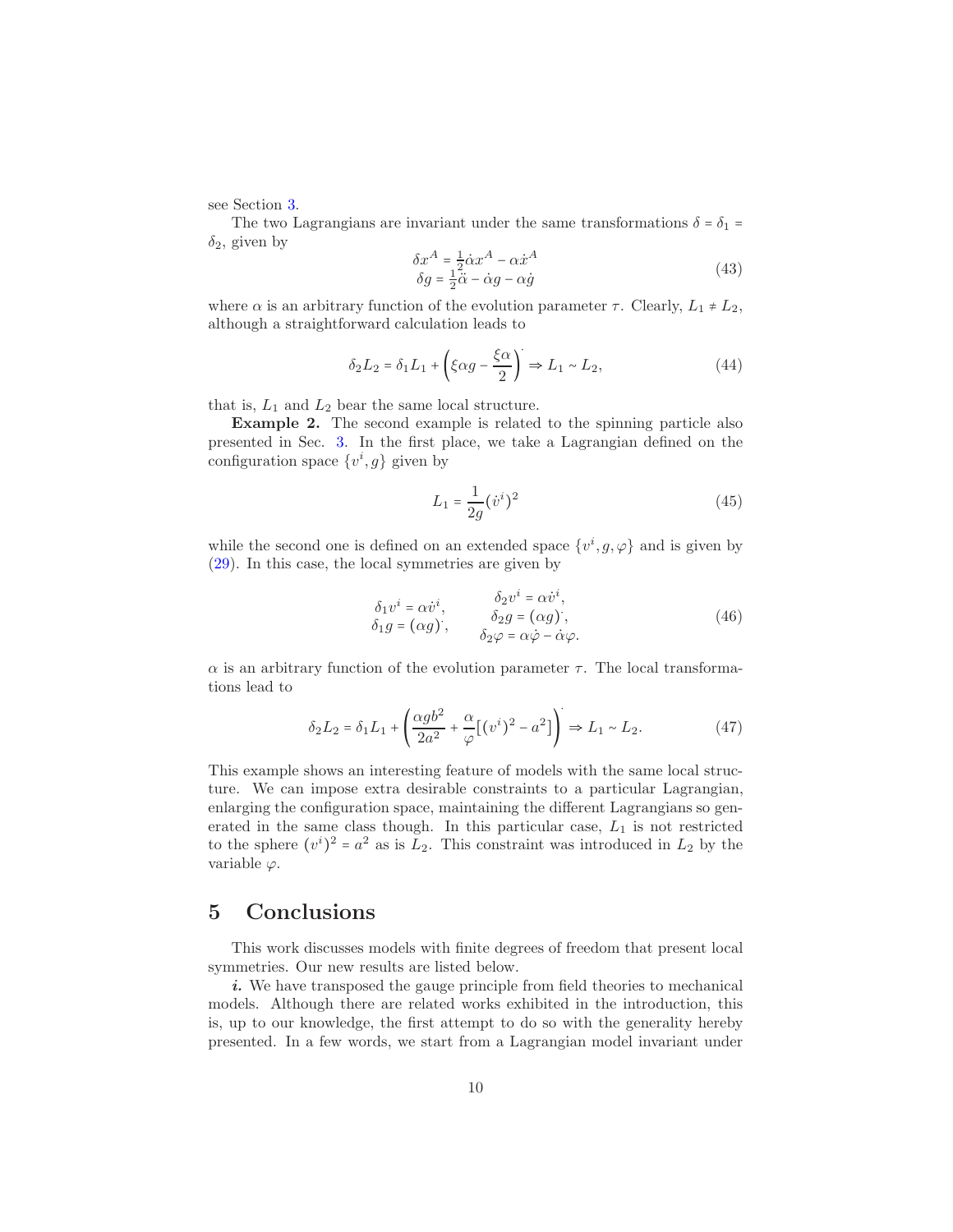a Lie group parametrized by constant factors. Then the group is raised to a local one and we require that the model stays invariant. With this prescription, the dynamical sector of the initial Lagrangian is now described by a covariant derivative, once a connection naturally appears throughout the method.

i. Our construction was applied to different current models such as DSR proposals and classical spinning particles. Our prescription provides an original algebraic and geometric origin to the corresponding local invariance imposed, while giving insightful interpretations of relevant physical quantities that naturally emerge in the previously presented models.

*iii.* Finally, and still concerning the local symmetries, we have shown how the set of Lagrangians is partitioned in equivalence classes. The corresponding equivalence relation was defined in [\(40\)](#page-8-1). We say that two Lagrangians posses the same local structure when they differ by a total derivative term under local transformations. This composition of the set  $\mathscr L$  of Lagrangians was particularly important to our own examples. In the first case (regarding DSR proposals), we could deform the initial Lagrangian to a new one, preserving the local structure. In the new framework, the invariant scale  $\xi$  presented in DSR models appears as a coupling constant to the gauge variable. The second example (concerning spinning particles) shows how we can add extra variables to the configuration space, enlarging the initial configuration space while still conserving the local structure. For that case, the last term added guaranteed a desirable constraint.

Furthermore, this work may shine some light on the importance of formalizing key aspects of classical mechanics, such as the gauge principle for models with finite degrees of freedom. Even though a more complete description of mechanics is accomplished with quantum field theory, approaches like the one presented here play a central role in the finding and understanding of the physical sector of important models formulated with extra degrees of freedom, thus justifying their formalization.

# Acknowledgement

This work was supported by Programa Institucional de Bolsas de Iniciação Científica - XXIX PIBIC/CNPq/UFJF - 2020/2021, project number ID47862.

GFVJr is currently a CNPq fellow - Brazil.

BFR would also like to thank G. Caetano for indicating valuable references concerning the analogy between non-Abelian gauge theories and general relativity.

## <span id="page-10-0"></span>References

- [1] R. Utiyama, "Invariant theoretical interpretation of interaction," Phys. Rev., vol. 101, pp. 1597–1607, Mar 1956.
- <span id="page-10-1"></span>[2] C. N. Yang and R. L. Mills, "Conservation of isotopic spin and isotopic gauge invariance," *Phys. Rev.*, vol. 96, pp.  $191-195$ , Oct  $1954$ .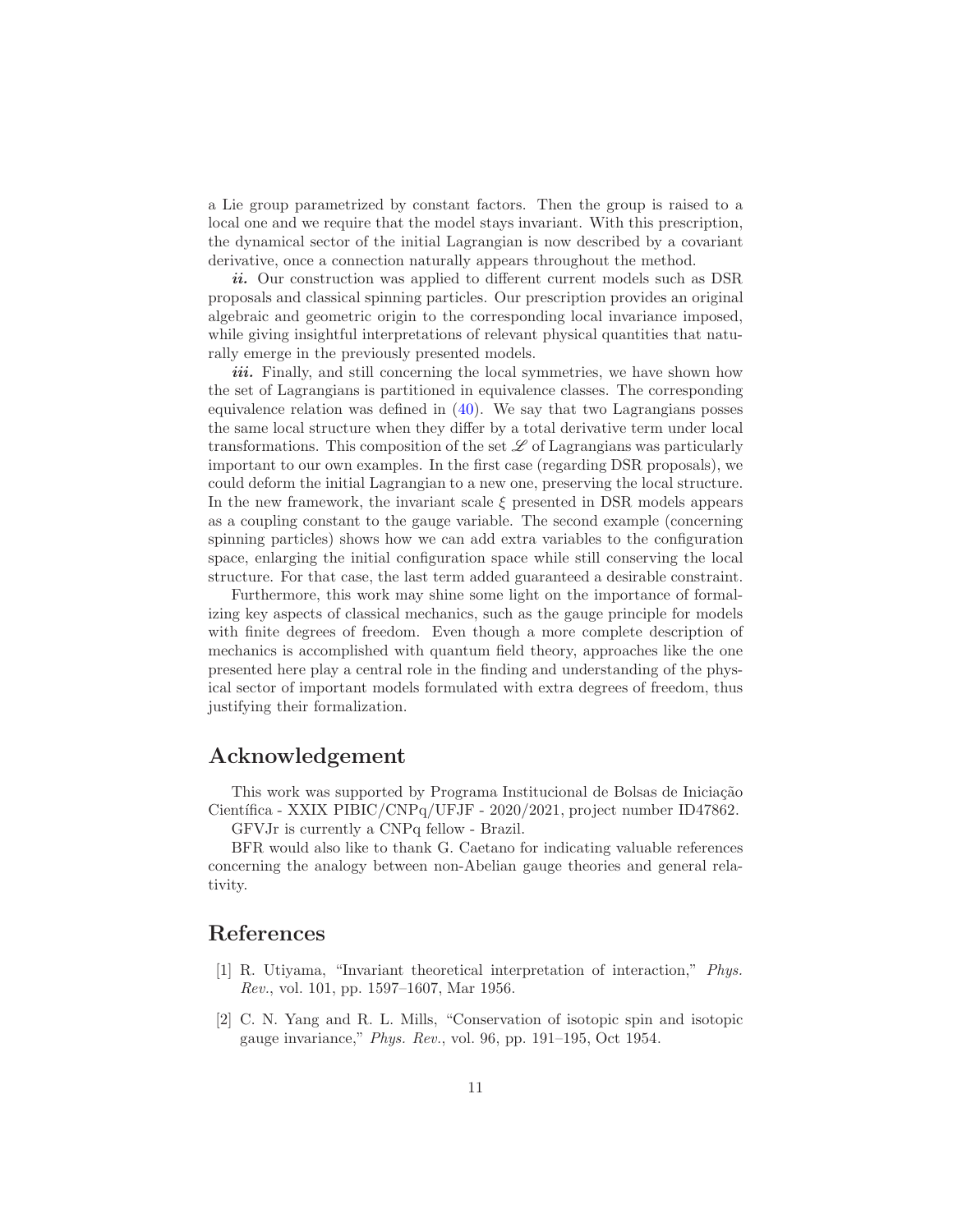- <span id="page-11-1"></span><span id="page-11-0"></span>[3] J. Baez and J. Huerta, "The algebra of grand unified theories," Bulletin of the American Mathematical Society, vol. 47, pp. 483–552, Mar. 2010.
- <span id="page-11-2"></span>[4] H. Weyl, "Gravitation und elektrizität," Sitzungsberichte der Königlich Preußischen Akademie der Wissenschaften, pp. 465–478, 1918.
- [5] J. Lindgren and J. Liukkonen, "Maxwell's equations from spacetime geometry and the role of weyl curvature," Journal of Physics: Conference Series, vol. 1956, p. 012017, July 2021.
- <span id="page-11-4"></span><span id="page-11-3"></span>[6] G. B. Folland, Quantum field theory : a tourist guide for mathematicians. American Mathematical Society, 2008.
- <span id="page-11-5"></span>[7] G. B. Folland, "Weyl manifolds," Journal of Differential Geometry, vol. 4, pp. 145–153, 1970.
- [8] G. S. Hall, "Weyl manifolds and connections," Journal of Mathematical Physics, vol. 33, pp. 2633–2638, July 1992.
- <span id="page-11-6"></span>[9] F. Debbasch, "Classical mechanics and gauge theories," American Journal of Physics, vol. 61, pp. 1131–1133, Dec. 1993.
- <span id="page-11-7"></span>[10] A. A. Deriglazov and B. F. Rizzuti, "Reparametrization-invariant formulation of classical mechanics and the schrödinger equation," American Journal of Physics, vol. 79, pp. 882–885, Aug. 2011.
- <span id="page-11-8"></span>[11] G. G. Fulop, D. M. Gitman, and I. V. Tyutin, "Reparametrization invariance as gauge symmetry," International Journal of Theoretical Physics, vol. 38, pp. 1941–1968, 1999.
- <span id="page-11-9"></span>[12] E. Massa, E. Pagani, and P. Lorenzoni, "On the gauge structure of classical mechanics," Transport Theory and Statistical Physics, vol. 29, pp. 69–91, Jan. 2000.
- <span id="page-11-10"></span>[13] V. G. Gueorguiev and A. Maeder, "Reparametrization Invariance and Some of the Key Properties of Physical Systems," Symmetry, vol. 13, p. 522, Mar. 2021.
- <span id="page-11-11"></span>[14] V. G. Gueorguiev and A. Maeder, "Geometric Justification of the Fundamental Interaction Fields for the Classical Long-Range Forces," Symmetry, vol. 13, p. 379, Feb. 2021.
- <span id="page-11-12"></span>[15] P. Gurfil, "Gauge theory for finite-dimensional dynamical systems," Chaos: An Interdisciplinary Journal of Nonlinear Science, vol. 17, p. 023107, June 2007.
- <span id="page-11-13"></span>[16] R. Ferraro, "Relational mechanics as a gauge theory," General Relativity and Gravitation, vol. 48, p. 23, Jan. 2016.